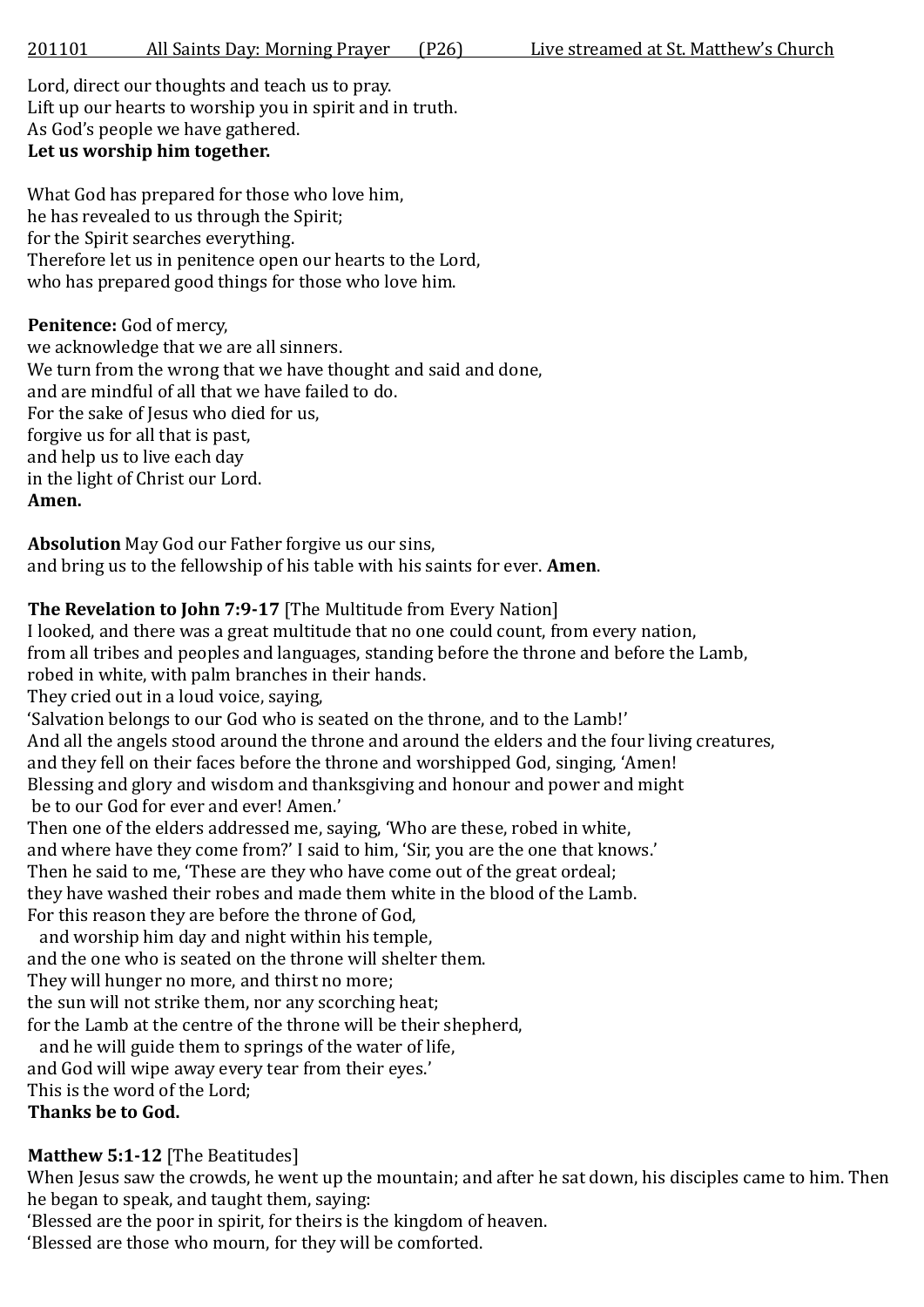'Blessed are the meek, for they will inherit the earth.

'Blessed are those who hunger and thirst for righteousness, for they will be filled.

'Blessed are the merciful, for they will receive mercy.

'Blessed are the pure in heart, for they will see God.

'Blessed are the peacemakers, for they will be called children of God.

'Blessed are those who are persecuted for righteousness' sake, for theirs is the kingdom of heaven.

'Blessed are you when people revile you and persecute you and utter all kinds of evil against you falsely on my account. Rejoice and be glad, for your reward is great in heaven, for in the same way they persecuted the prophets who were before you.

This is the Gospel of the Lord

#### **Praise to you, Lord Jesus Christ**

#### **Sermon**

In the name of the Father, and of the Son, and of the Holy Spirit, Amen.

I once heard a talk about Celtic mythology, focusing on the appeal of ancient Celtic sites in Ireland and Scotland. The speaker called them "thin places". Much of the talk was a bit airy-fairy, but that phrase stayed with me. Thin places aren't called that because the altitude is any higher or the air any thinner there. Rather, they are called "thin" because it is believed that in these places the distance between heaven and earth shrinks, and the veil between the two worlds is so "thin" you can actually perceive something of heaven itself. For in thin places, boundaries of time and space fade away. There is no yesterday, today or tomorrow--only eternity stretching forth in a timeless continuum. On a weekend like this one--a weekend when many Christian churches around the world are celebrating All Saints Day and All Souls Day--it is good to visit the thin places, as we think about our loved ones who now dwell in the world beyond this one.

And what better guide to take us there than the author of the book of the Revelation to John? He must have been someone who frequented the thin places of the ancient world, for his writings are full of the mystery and wonder that come from glimpsing things too holy to be contained by words. Such is certainly the case here. The author invites us to join in peeking through the gossamer veil and glimpsing something of heaven itself! I have often heard people say that we are going to be surprised by the people we meet in heaven, and if John's vision is an accurate one, it will definitely be so. John begins this chapter (the portion that was not a part of our reading today) by talking about all the people from the twelve tribes of Israel who will be there--some 144,000 of them--a perfect number symbolizing the 12 tribes of Israel times 12 times 1,000. That's a whole lot of Jews--and it reminds us Christians that, as Paul puts it in Romans, we are the branches who have been grafted onto this tree of faith that extends back far further than we do!

And then John broadens the vision even further, saying that in heaven there will be people gathered from every single nation and tribe and language on earth, all giving praise to the Lamb who sits on the throne. And I'm guessing that included in that crowd, too, are going to be a lot of people who surprise us by their presence there. If truth be told, we all have our blind spots, our prejudices, so I think we're all going to be surprised by who is sitting at the Lamb's eternal banquet table with us in heaven. Surely we will see people there we considered unforgivable, unredeemable. People against whom we have long held grudges or prejudices. People from nations we branded with the label "enemy" or people we failed to even see in this life because of their poverty, disease or disability, or station in life.

They will all be there. For no matter how inclusive we think we are in our embrace of others, heaven- according to John's vision--will be far more so. When we peer through John's veil, what we see is that heaven is actually a very active place. And what is it that people are busy doing? They are worshipping and serving God and others--doing those very same things that gave them the greatest joy, the greatest meaning, in their life here on earth. When John looks through the veil what he sees are people of every tongue and tribe and nation gathered around the throne of the Lamb, singing, "Blessing and glory and wisdom and thanksgiving and honor and power and might be to our God forever and ever!"

Finally, I think we're going to be surprised in heaven by the scope of healing we will encounter there. I know that most of us already think of heaven as a place of personal healing. And what a comfort it is to know that our loved ones, many of whom have suffered great physical or mental or emotional illness in this life, will be completely whole in the life to come. But when John lifts up the veil and lets us have a glimpse into heaven, we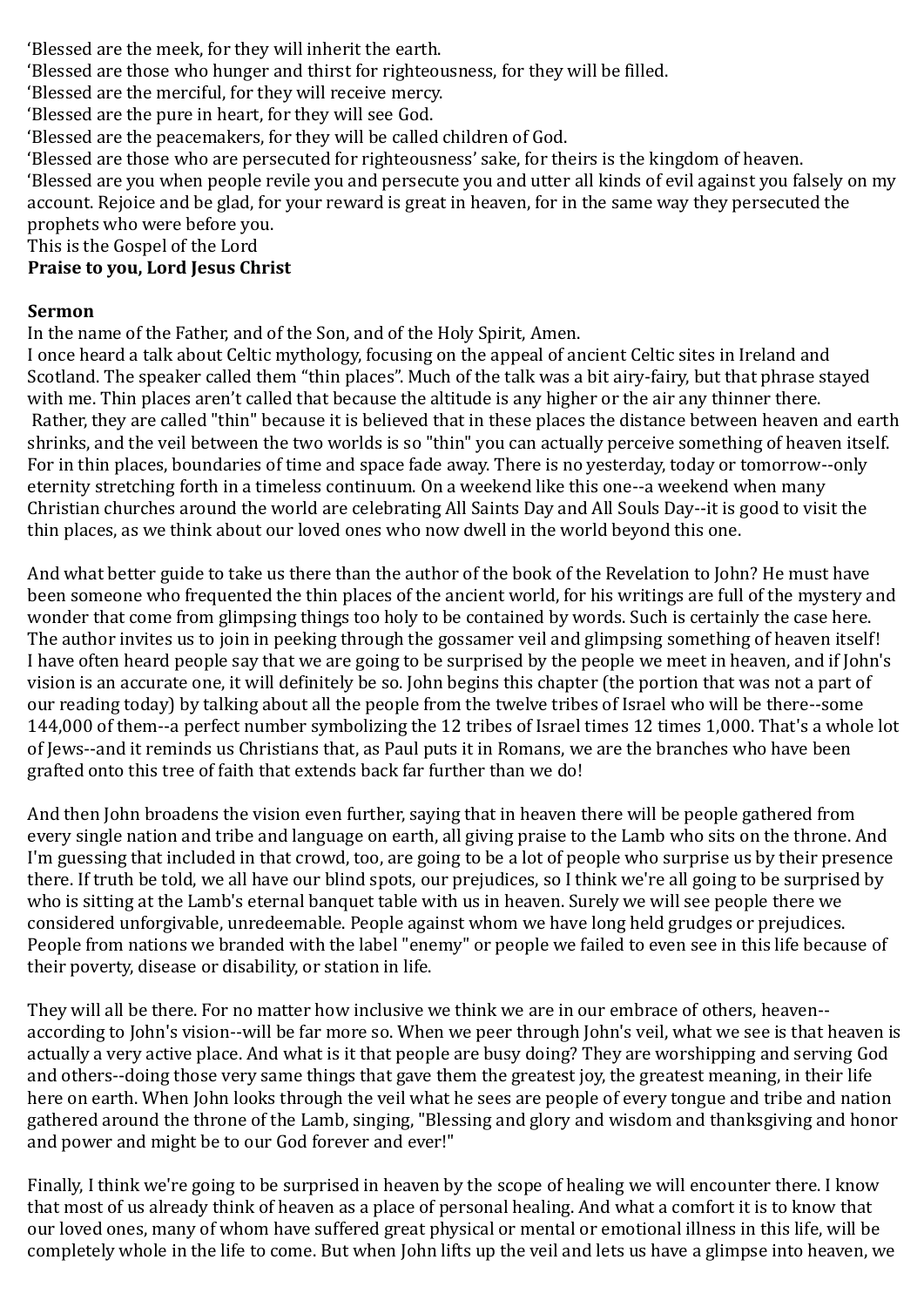see that the healing that will go on there is far broader than that of our own lives and the lives of our loved ones. For heaven is also a place where all the injustices of this world will finally be made right, where the lowly will be lifted up, the mighty brought low--as Mary foretold in her "Magnificat"--and where God's vision of a community of justice and peace and equality will finally hold sway.

I like the fact that the Gospel lectionary reading assigned for All Saints Day is the Beatitudes in Matthew. For these words call to mind not only those saints who have suffered physical or emotional illness in this life, but also all the martyrs and saints through the centuries who have suffered great evil or injustice for righteousness' sake. Listen again to these words and see what faces come to your mind as you hear them: "Blessed are the poor in spirit, those who mourn, the meek, those who hunger and thirst for righteousness, the merciful, the pure in heart, the peacemakers, those who are persecuted for righteousness' sake: theirs is the kingdom of heaven." The prophecy of Jeremiah puts it well: "All my people shall know me, from the least of them to the greatest."

I wonder: do you have any thin places in your own life? Places where the veil between heaven and earth seems gossamer thin, places where you have the sure sense that you are standing on holy ground, communing with the saints who have gone before you?

You don't have to travel far to find such thin places. Indeed, there are times in worship itself when I feel like I am standing on holy ground, and the veil between heaven and earth grows strangely thin. Today is a day for the thin places. So if you feel that, stop. Take off your shoes. For the ground upon which you are standing may well be holy. And if you will but open yourself to the Spirit--the same Spirit who allowed John a glimpse into heaven itself--you may find yourself transported to a place where the boundaries between this world and the world to come fade away, and where you sense your unity not only with God, but with all the saints who dwell with God in glory.

Amen.

#### **The Apostles' Creed**

I believe in God, the Father almighty, creator of heaven and earth. I believe in Jesus Christ, God's only Son, our Lord, who was conceived by the Holy Spirit, born of the Virgin Mary, suffered under Pontius Pilate, was crucified, died and was buried; he descended to the dead. On the third day he rose again; he ascended into heaven, he is seated at the right hand of the Father, and he will come again to judge the living and the dead. I believe in the Holy Spirit, the Holy Catholic Church, the communion of saints, the forgiveness of sins, the resurrection of the body, and the life everlasting. **Amen.** 

### **Intercessions, beginning with the Collect of All Saints'**

Almighty God, you have knit together your elect in one communion and fellowship in the mystical body of your Son Jesus Christ our Lord: Grant us grace so to follow your blessed saints in all godly and virtuous living that we may come to those inexpressible joys that you have prepared for those who truly love you; through Jesus Christ our Lord. **Amen.**